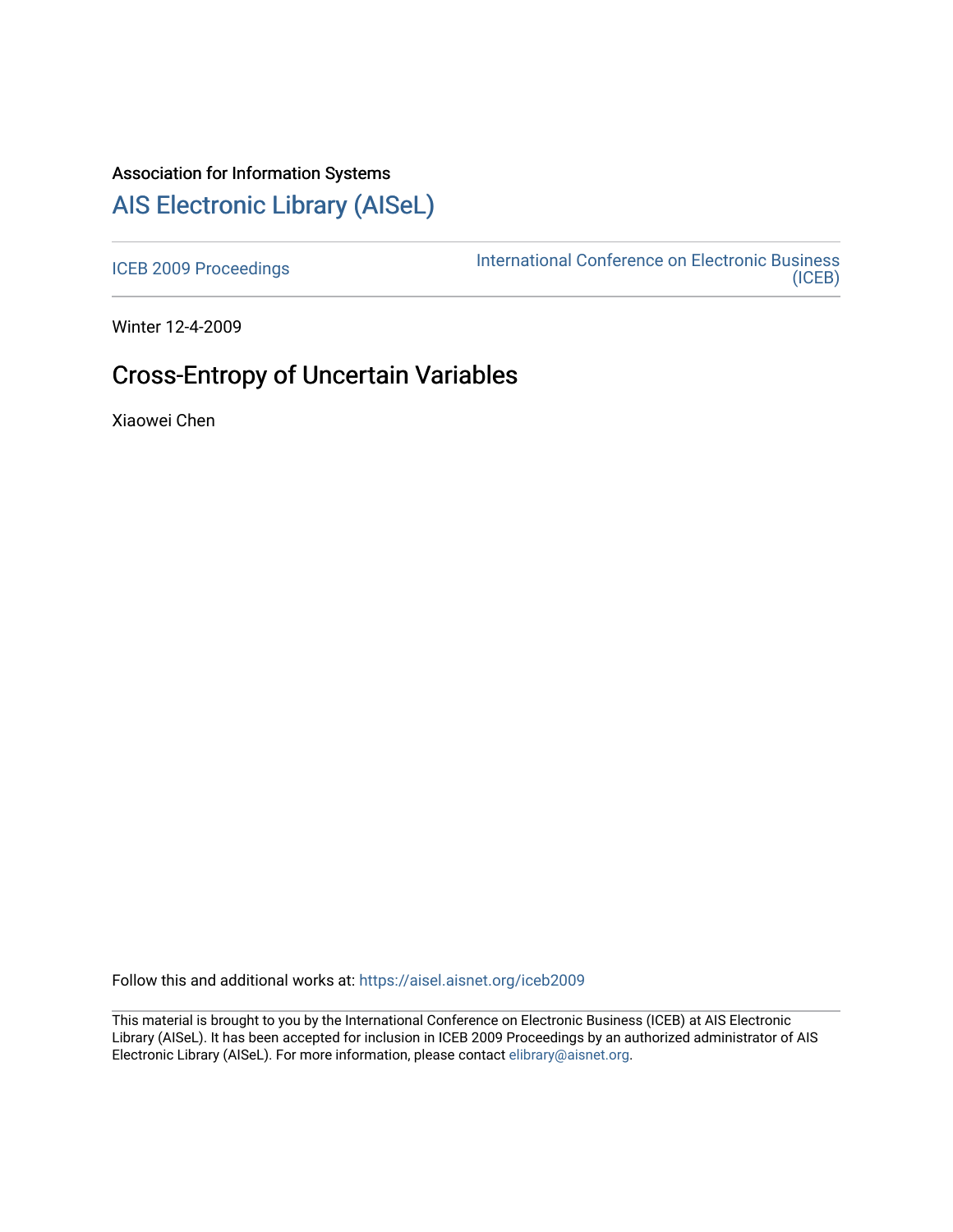# Cross-Entropy of Uncertain Variables

Xiaowei Chen

*Uncertainty Theory Laboratory, Department of Mathematical Sciences Tsinghua University, Beijing 100084, China chenxw07@mails.tsinghua.edu.cn*

### Abstract

In order to deal with the divergence of uncertain variables from a prior one, this paper is devoted to introduce the concept of cross-entropy for uncertain variables and study the minimum cross-entropy principle.

Keywords: Uncertain variable, cross-entropy, minimum cross-entropy principle.

## 1 Introduction

Entropy is used to provide a quantitative measurement of the degree of uncertainty. Inspired by Shannon, the entropy of random variables (Shannon [21]), fuzzy entropy was first initialized by Zadeh [24] to quantify the fuzziness, who defined the entropy of a fuzzy event as a weighted Shannon entropy. Up to now, fuzzy entropy has been studied by many researchers such as De Luca and Termini [4], Kaufmann [7], Yager [22], Kosko [8], Pal and Pal [18], Pal and Bezdek [19]. However, the above definitions of entropy describe the uncertainty resulting from the difficulty in deciding whether or not an element belongs to a set, i.e., they characterize the uncertainty resulting from linguistic vagueness rather than information deficiency, and vanishes when the fuzzy variable is an equipossible one. Liu [12] proposed that an entropy should meet the following three requirements. *Minimum*: the entropy of a crisp number is minimum, i.e., 0. *Maximum:* the entropy of an equipossible fuzzy variable is maximum. *Universality:* the entropy is applicable not only to finite and infinite cases but also to discrete and continuous cases. Based on these requirements, Li and Liu [9] provided a new definition of fuzzy entropy to characterize the uncertainty resulting from information deficiency.

In order to study the uncertainty in human systems, Liu [13] founded uncertainty theory, which is is a branch of mathematics based on normality, monotonicity, selfduality, countable subadditivity, and product measure axioms. Up to today, uncertainty theory have been widely applied to uncertain programming(Liu [16]), uncertain logic (Li and Liu [10]), uncertain entailment (Liu [11]), uncertain inference (Liu [15]), uncertain process (Liu [14]), uncertain differential equation and uncertain optimal control and so on.. Based on the uncertain measure, Liu [15] provided the definition of uncertain entropy to characterize the uncertainty of uncertain variables resulting from information deficiency. In many real cases, only partial information about uncertain variable such as expected value and variance is available. However, there are infinite number of uncertainty distributions consistent with the given information. For random variables, Jaynes [6] suggested to choose the distribution which has the maximum entropy, which is the *maximum entropy principle*. Chen and Dai[2] investigate the maximum entropy principle of uncertainty distribution for uncertain variables. In order to compute the entropy more conveniently, Dai and Chen [3] proves some formulas of entropy of function of uncertain variables with regular uncertain distributions.

Based on the De Luca and Termini's fuzzy entropy, Bhandari and Pal [1] defined a cross-entropy for fuzzy set via membership function. In order to deal with the divergence of uncertain variables from a prior one, this paper will introduce the concept of cross-entropy of uncertainty distributions for uncertain variables and study the minimum cross-entropy principle. The rest of the paper is organized as follows. Some preliminary concepts of uncertainty theory are recalled in Section 2. The concept of entropy for uncertain variables is introduced in section 3, and some useful examples are calculated. Maximum entropy principle theorem for uncertain variables is proved in Section 4. The definition of cross-entropy is proposed in section 5. The minimum cross-entropy principle is investigated in section 6. At last, a brief summary is given in Section 7.

# 2 Preliminary

Let Γ be a nonempty set, and  $\mathcal L$  a  $\sigma$ -algebra over Γ. Each element  $\Lambda \in \mathcal{L}$  is assigned a number  $\mathcal{M}\{\Lambda\}.$ 

Definition 1 *(Liu[13]) The set function* M *is called an uncertain measure if it satisfies the following four axioms:*

**Axiom 1.** *(Normality)*  $\mathcal{M}\{\Gamma\} = 1$ *;* 

**Axiom 2.** *(Monotonicity)*  $\mathcal{M}\{\Lambda_1\} \leq \mathcal{M}\{\Lambda_2\}$  *whenever*  $\Lambda_1 \subset \Lambda_2$ ;

**Axiom 3.** *(Self-Duality)*  $\mathcal{M}\{\Lambda\} + \mathcal{M}\{\Lambda^c\} = 1$  *for any event* Λ*;*

Axiom 4. *(Countable Subadditivity) For every countable*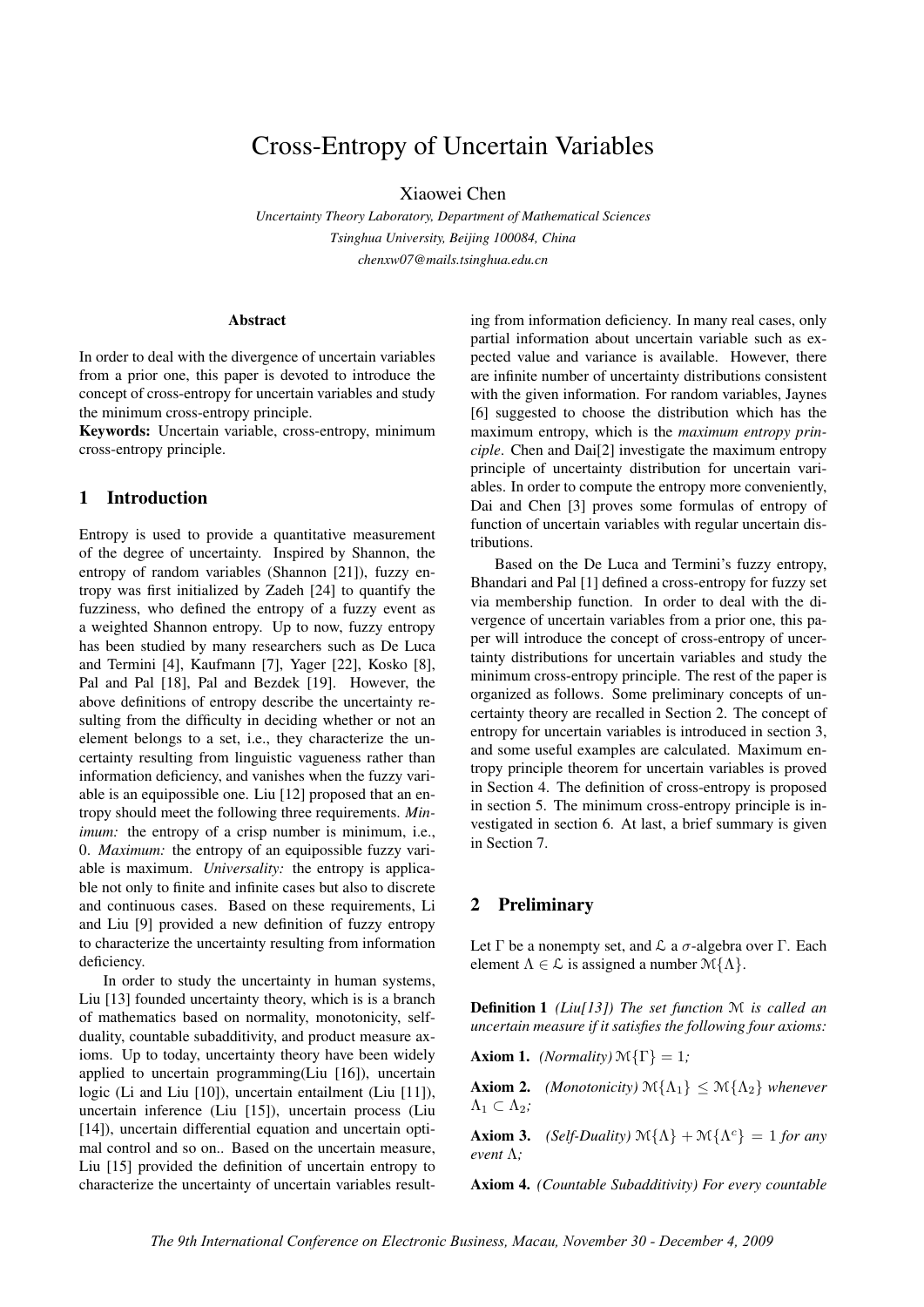*.*

$$
\mathcal{M}\left\{\bigcup_{i=1}^{\infty}\Lambda_i\right\}\leq \sum_{i=1}^{\infty}\mathcal{M}\{\Lambda_i\}.
$$

Some properties of uncertain measure have been studied by You [23] and Gao [5]. An uncertain variable is a measurable function from an uncertainty space  $(\Gamma, \mathcal{L}, \mathcal{M})$  to the set of real numbers. The uncertainty distribution function  $\Phi : \mathbb{R} \to [0, 1]$  of an uncertain variable  $\xi$  is defined as  $\Phi(x) = \mathcal{M}\{\xi \leq x\}$ . It has been proved by Peng and Iwamura [20] that a function is an uncertainty distribution function if and only if it is an increasing function except  $\Phi(x) = 0$  and  $\Phi(x) = 1$ . The expected value operator of uncertain variable was defined by Liu as

$$
E[\xi] = \int_0^{+\infty} \mathcal{M}\{\xi \ge r\} dr - \int_{-\infty}^0 \mathcal{M}\{\xi \le r\} dr
$$

provided that at least one of the two integrals is finite. Furthermore, the variance is defined as  $E[(\xi - e)^2]$ . Some useful examples of uncertainty distribution functions are recalled following.

Example 1 *An uncertain variable* ξ *is called linear if it has a linear uncertainty distribution*

$$
\Phi(x) = \begin{cases}\n0, & \text{if } x < a \\
(x - a)/(b - a), & \text{if } a \le x \le b \\
1, & \text{if } x > b\n\end{cases}
$$

*denoted by* L(a, b) *where* a *and* b *are real numbers with*  $a < b$ . The expected value of  $\xi$  is  $(b-a)/2$  and the vari*ance*  $(b - a)^2/12$ *.* 

Example 2 *An uncertain variable* ξ *is called zigzag if it has a zigzag uncertainty distribution.*

$$
\Phi(x) = \begin{cases}\n0, & \text{if } x < a \\
(x - a)/2(b - a), & \text{if } a \le x < b \\
(x + c - 2b)/2(c - b), & \text{if } b \le x \le c \\
1, & \text{if } x > c\n\end{cases}
$$

*denoted by*  $\mathcal{Z}(a, b, c)$  *where* a, *b and c are real numbers with*  $a < b < c$ *. The expected value of*  $\xi$  *is*  $(a + 2b + c)/4.$ 

Definition 2 *(Liu [15]) The uncertain variables*  $\xi_1, \xi_2, \cdots, \xi_m$  are said to be independent if

$$
\mathcal{M}\left\{\bigcap_{i=1}^{m}\xi_{i}\in B_{i}\right\}=\min_{1\leq i\leq m}\mathcal{M}\{\xi_{i}\in B_{i}\}\qquad(1)
$$

*for any Borel sets*  $B_1, B_2, \cdots, B_m$  *of real numbers.* 

Example 3 *Let* ξ *be an uncertain variable with uncertainty distribution function*

$$
\Phi(x) = \left(1 + \exp\left(\frac{\pi(e-x)}{\sqrt{3}\sigma}\right)\right), \ -\infty < x < +\infty, \ \sigma > 0.
$$

*Then the expected value of*  $\xi$   $E[\xi] = e$  *and variance*  $V[\xi] = \sigma^2$ .

Remark 1 *Let* ξ *and* η *be independent normal uncertain variables with expected values*  $e_1$  *and*  $e_2$ *, variances*  $\sigma^2$ and  $\sigma^2$ , respectively. Then the uncertain variable  $a_1\xi +$  $a_2$ *n* is also normal with expected value  $a_1e_1 + a_2e_2$  and  $(|a_1|\sigma_1 + |a_2|\sigma_2)^2$  *for any real numbers*  $a_1$  *and*  $a_2$ *.* 

For the up-to-date uncertainty theory, the readers may consult Liu [17]

Definition 3 *(Liu [15] )Let* ξ *be an uncertain variable* with uncertainty distribution  $\Phi(x)$ . Then its entropy is de*fined by*

$$
H[\xi] = \int_{-\infty}^{+\infty} S(\Phi(x)) \mathrm{d}x
$$

*where*  $S(t) = -t \ln t - (1 - t) \ln(1 - t)$ .

Note that  $S(t) = -t \ln t - (1 - t) \ln(1 - t)$  is strictly concave on [0, 1] and symmetrical about  $t = 0.5$ . Then  $H[\xi] \geq 0$  for all the uncertain variables.

Theorem 1 *(Chen and Dai[2]) Let* ξ *be a continuous uncertain variable with finite expected value* e *and variance*  $\sigma^2$ *. Then* 

$$
H[\xi] \le \frac{\pi \sigma}{\sqrt{3}}
$$

*and the equality holds if* ξ *is a normal uncertain variable* with expected value  $e$  and variance  $\sigma^2$ , i.e.,  $\mathcal{N}(e, \sigma)$ .

#### 3 Cross-Entropy for Uncertain Variables

In this section, we will introduce the concept of crossentropy for uncertain variables by uncertain measure. For convenience, we denote

$$
T(s,t) = s \ln\left(\frac{s}{t}\right) + (1-s) \ln\left(\frac{1-s}{1-t}\right),
$$
  

$$
0 \le t \le 1, \ 0 \le s \le 1
$$

with convention  $0 \cdot \ln 0 = 0$ . It is obvious that  $T(s, t) =$  $T(1 - s, 1 - t)$  for any  $0 \le s \le 1$  and  $0 \le t \le 1$ . Note that

$$
\frac{\partial T}{\partial s} = \ln \frac{s}{t} - \ln \frac{1-s}{1-t}, \quad \frac{\partial T}{\partial t} = \frac{t-s}{t(1-t)},
$$

$$
\frac{\partial^2 T}{\partial s} = \frac{1}{s(1-s)}, \quad \frac{\partial^T}{\partial t \partial s} = -\frac{1}{t(1-t)},
$$

$$
\frac{\partial^2 T}{\partial s^2} = \frac{s}{t^2} + \frac{1-s}{(1-t)^2}.
$$

Then  $T(s, t)$  is a strictly convex function with respect to  $(s, t)$  and reaches its minimum value 0 when  $s = t$ .

Definition 4 *Let* ξ *and* η *be two continuous uncertain variables. Then the cross-entropy of* ξ *from* η *is defined as*

$$
D[\xi; \eta] = \int_{-\infty}^{+\infty} T(\mathcal{M}\{\xi \le x\}, \mathcal{M}\{\eta \le x\}) dx.
$$
  
where  $T(s, t) = s \ln\left(\frac{s}{t}\right) + (1 - s) \ln\left(\frac{1 - s}{1 - t}\right).$ 

*The 9th International Conference on Electronic Business, Macau, November 30 - December 4, 2009*